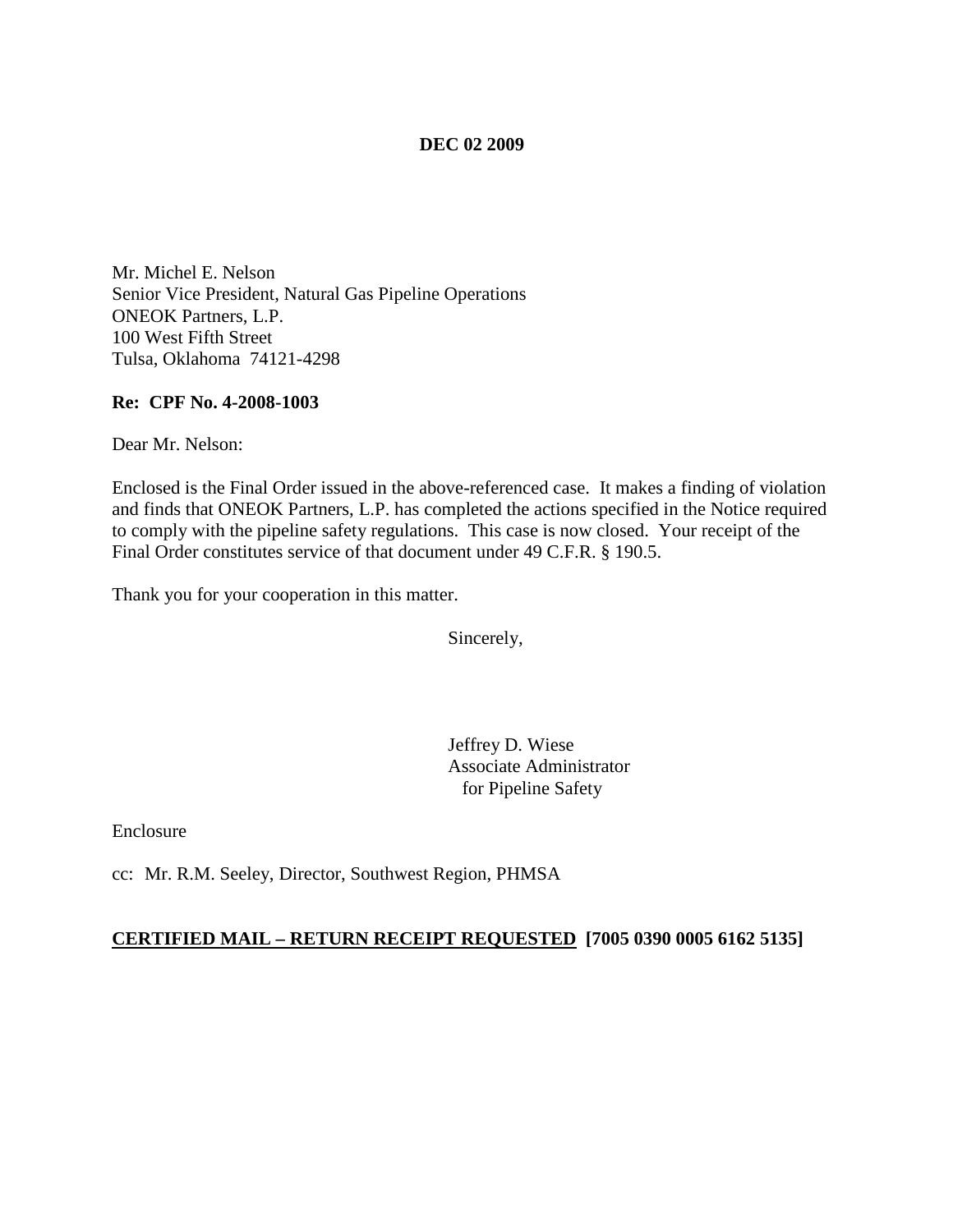### **U.S. DEPARTMENT OF TRANSPORTATION PIPELINE AND HAZARDOUS MATERIALS SAFETY ADMINISTRATION OFFICE OF PIPELINE SAFETY WASHINGTON, D.C. 20590**

**) In the Matter of ) ) ONEOK Partners, L.P., ) CPF No. 4-2008-1003 ) Respondent. ) \_\_\_\_\_\_\_\_\_\_\_\_\_\_\_\_\_\_\_\_\_\_\_\_\_\_\_\_\_ )**

**\_\_\_\_\_\_\_\_\_\_\_\_\_\_\_\_\_\_\_\_\_\_\_\_\_\_\_\_\_\_**

# **FINAL ORDER**

Between September 10 to 14, September 24 to 26, and on December 6, 2007, pursuant to 49 U.S.C. § 60117, a representative of the Pipeline and Hazardous Materials Safety Administration (PHMSA), Office of Pipeline Safety (OPS), conducted an inspection of the integrity management program (IMP) of ONEOK Partners, L.P. (ONEOK or Respondent). The inspection occurred at Respondent's facilities in Tulsa, Oklahoma, and El Paso, Texas, and included a reviewed of the IMP for the OKTex and Norteno pipelines, both of which are owned and operated by ONEOK. In total, Respondent owns and operates approximately 1,290 miles of interstate natural gas pipelines across thirteen states, as well as numerous natural gas storage facilities.

As a result of the inspection, the Director, Southwest Region, OPS (Director), issued to ONEOK, by letter dated March 14, 2008, a Notice of Probable Violation and Proposed Compliance Order (Notice). In accordance with 49 C.F.R. § 190.207, the Notice proposed finding that ONEOK had violated 49 C.F.R § 192.619 and ordering Respondent to take certain measures to correct the alleged violation.

ONEOK responded to the Notice by letters dated April 16, August 13, and August 28, 2008 (collectively, Response). Respondent did not contest the allegation of violation but instead described corrective actions it planned to implement. ONEOK did not request a hearing and therefore has waived its right to one.

# **FINDING OF VIOLATION**

**Item 1:** The Notice alleged that ONEOK violated 49 C.F.R. § 192.619, which states: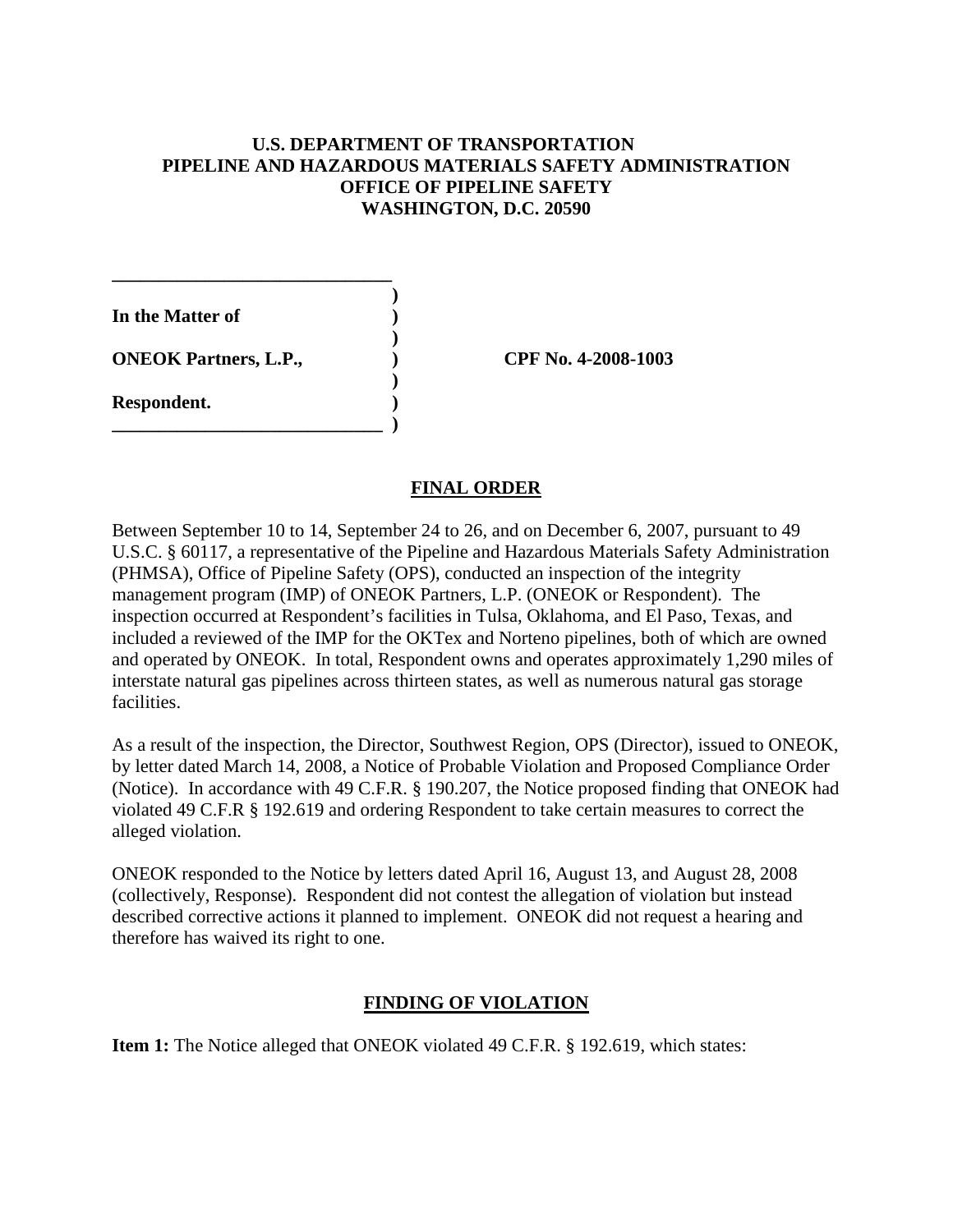### **§ 192.619 Maximum allowable operating pressure: Steel or plastic pipelines.**

(a) Except as provided in paragraph (c) of this section, no person may operate a segment of steel or plastic pipeline at a pressure that exceeds the lowest of the following:

(1) The design pressure of the weakest element in the segment, determined in accordance with subparts C and D of this part. However, for steel pipe in pipelines being converted under §192.14 or uprated under subpart K of this part, if any variable necessary to determine the design pressure under the design formula (§ 192.105) is unknown, one of the following pressures is to be used as design pressure:

(i) Eighty percent of the first test pressure that produces yield under section N5 of Appendix N of ASME B31.8 (incorporated by reference, *see*  $§$  192.7), reduced by the appropriate factor in paragraph (a)(2)(ii) of this section; or

(ii) If the pipe is 12 ¾ inches (324 mm) or less in outside diameter and is not tested to yield under this paragraph, 200 p.s.i. (1379 kPa).

(2) The pressure obtained by dividing the pressure to which the segment was tested after construction as follows:

(i) For plastic pipe in all locations, the test pressure is divided by a factor of 1.5.

(ii) For steel pipe operated at 100 p.s.i. (689 kPa) gage or more, the test pressure is divided by a factor determined in accordance with the following table:

|                          | $Factors1$ , segment—                      |                                           |                                      |
|--------------------------|--------------------------------------------|-------------------------------------------|--------------------------------------|
| <b>Class</b><br>location | <b>Installed before</b><br>(Nov. 12, 1970) | <b>Installed after</b><br>(Nov. 11, 1970) | <b>Converted</b><br>under<br>§192.14 |
|                          |                                            |                                           | 1.25                                 |
| $\overline{2}$           | 1.25                                       | 1.25                                      | 1.25                                 |
| 3                        | 1.4                                        | 1.5                                       |                                      |
| 4                        | .4                                         |                                           |                                      |

<span id="page-2-0"></span> $1$  For offshore segments installed, uprated or converted after July 31, 1977, that are not located on an offshore platform, the factor is 1.25. For segments installed, uprated or converted after July 31, 1977, that are located on an offshore platform or on a platform in inland navigable waters, including a pipe riser, the factor is 1.5.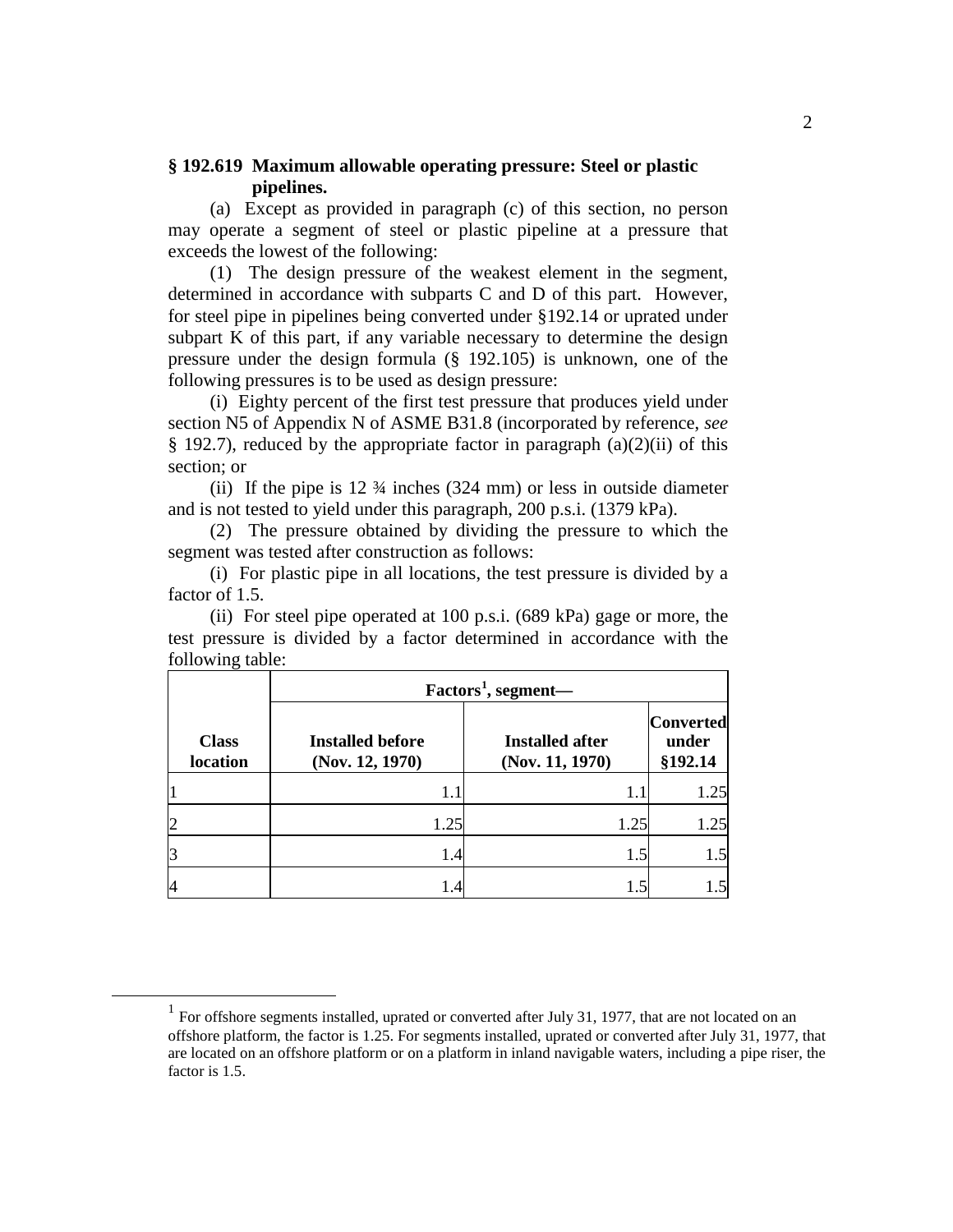(3) The highest actual operating pressure to which the segment was subjected during the 5 years preceding the applicable date in the second column. This pressure restriction applies unless the segment was tested according to the requirements in paragraph  $(a)(2)$  of this section after the applicable date in the third column or the segment was uprated according to the requirements in subpart K of this part:

| <b>Pipeline segment</b>                                                                                                                                                                                                                        | <b>Pressure date</b>                                          | <b>Test date</b>                                                        |
|------------------------------------------------------------------------------------------------------------------------------------------------------------------------------------------------------------------------------------------------|---------------------------------------------------------------|-------------------------------------------------------------------------|
| Onshore gathering line that first<br>became subject to this part (other<br>than §192.612) after April 13, 2006 whichever is later.<br>Onshore transmission line that was<br>a gathering line not subject to this<br>part before March 15, 2006 | March 15, 2006, or date line<br>becomes subject to this part, | $\vert$ 5 years<br>preceding<br>applicable date<br>in second<br>column. |
| <b>Offshore</b> gathering lines                                                                                                                                                                                                                | July 1, 1976                                                  | July 1, 1971.                                                           |
| All other pipelines                                                                                                                                                                                                                            | July 1, 1970                                                  | July 1, 1965.                                                           |

(4) The pressure determined by the operator to be the maximum safe pressure after considering the history of the segment, particularly known corrosion and the actual operating pressure.

(b) No person may operate a segment to which paragraph (a)(4) of this section is applicable, unless over-pressure protective devices are installed on the segment in a manner that will prevent the maximum allowable operating pressure from being exceeded, in accordance with §192.195.

(c) The requirements on pressure restrictions in this section do not apply in the following instance. An operator may operate a segment of pipeline found to be in satisfactory condition, considering its operating and maintenance history, at the highest actual operating pressure to which the segment was subjected during the 5 years preceding the applicable date in the second column of the table in paragraph (a)(3) of this section. An operator must still comply with §192.611.

(d) The operator of a pipeline segment of steel pipeline meeting the conditions prescribed in §192.620(b) may elect to operate the segment at a maximum allowable operating pressure determined under  $$192.620(a).$  $$192.620(a).$  $$192.620(a).$ <sup>2</sup>

<span id="page-3-0"></span> <sup>2</sup> This regulation was amended by final rule, effective December 1, 2008, to include section (d). *See* Pipeline Safety: Standards for Increasing the Maximum Allowable Operating Pressure for Gas Transmission Pipelines, 73 Fed. Reg. 62148 (October 17, 2008) and 73 Fed. Reg. 72737(November 17, 2008) (codified at 49 C.F.R. 192.619). This addition does not affect the violation alleged in the March 14, 2008 Notice.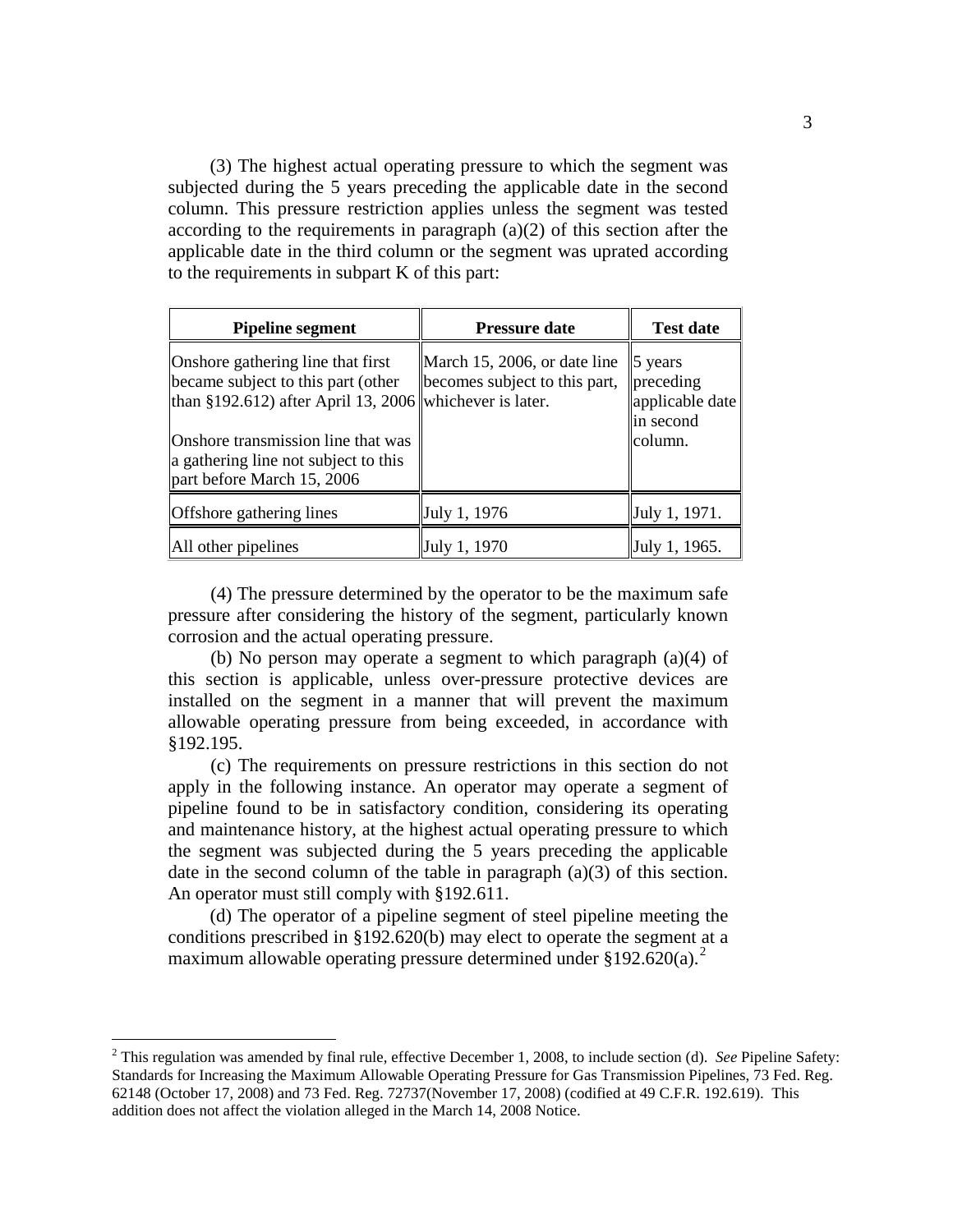The Notice alleged that ONEOK violated § 192.619 by failing to establish the maximum allowable operating pressure (MAOP) for three segments of the Norteno Pipeline. Specifically, the Notice alleged that Respondent could not show that it had properly established the MAOP for the Norteno #1, Norteno #4, and Norteno #5 segments by taking into account all of the factors listed in the regulation, including the design pressure of the weakest element in the segment, certain test pressures, and the historical operating pressure of the line. The regulation requires that the MAOP of a segment be established using these factors to ensure that Respondent is not operating the line at an unsafe pressure. Operating a line at an unsafe pressure could cause a potential pipeline leak or rupture and adversely impact public safety and the environment. Respondent did not contest this violation and accepted the terms of the proposed compliance order. Accordingly, I find that Respondent violated 49 C.F.R. § 192.619 by failing to establish the MAOP for certain segments of the Norteno Pipeline.

This finding of violation will be considered a prior offense in any subsequent enforcement action taken against Respondent.

## **COMPLIANCE ORDER**

The Notice proposed a compliance order with respect to Item 1 in the Notice for violating 49 C.F.R. § 192.619. Under 49 U.S.C. § 60118(a), each person who engages in the transportation of gas or who owns or operates a pipeline facility is required to comply with the applicable safety standards established under chapter 601. The Director has indicated that Respondent has demonstrated completion of the actions listed in the proposed compliance order:

1. Item 1 of the Proposed Compliance Order directed ONEOK to establish the MAOP of the Norteno #1 pipeline based upon the requirements of § 192.619. Respondent provided documentation of a July 19, 2007 eight-hour pressure test to 688 psig on the 12" Norteno #1 line (segments #1, #2, and #3) to establish the MAOP at 454 psig for these Class 2 and 3 segments.

The Norteno #1 Pipeline, segment #4, was pressure tested to 499 psig on July 15, 2008, to establish a MAOP of 454 psig for this Class 1 segment. Respondent submitted a pressure test plan to OPS that included a review of the existing materials, operating history, test limits, leak history, survey requirements and pressure test criteria. These materials were deemed acceptable under § 192.619.

- 2. Item 2 of the Proposed Compliance Order directed ONEOK to provide documentation for the MAOP for Norteno Pipelines, #1, #4, and #5. ONEOK submitted the documentation to support the pressure tests that occurred on July 19, 2007 (Norteno #1), November 5-8, 2007 (Norteno #s 4 & 5), and July 15, 2008 (Norteno #1, segment #4).
	- Norteno #1: 454 psig
	- Norteno #4: El Paso RP to Canutillo DP-252 psig